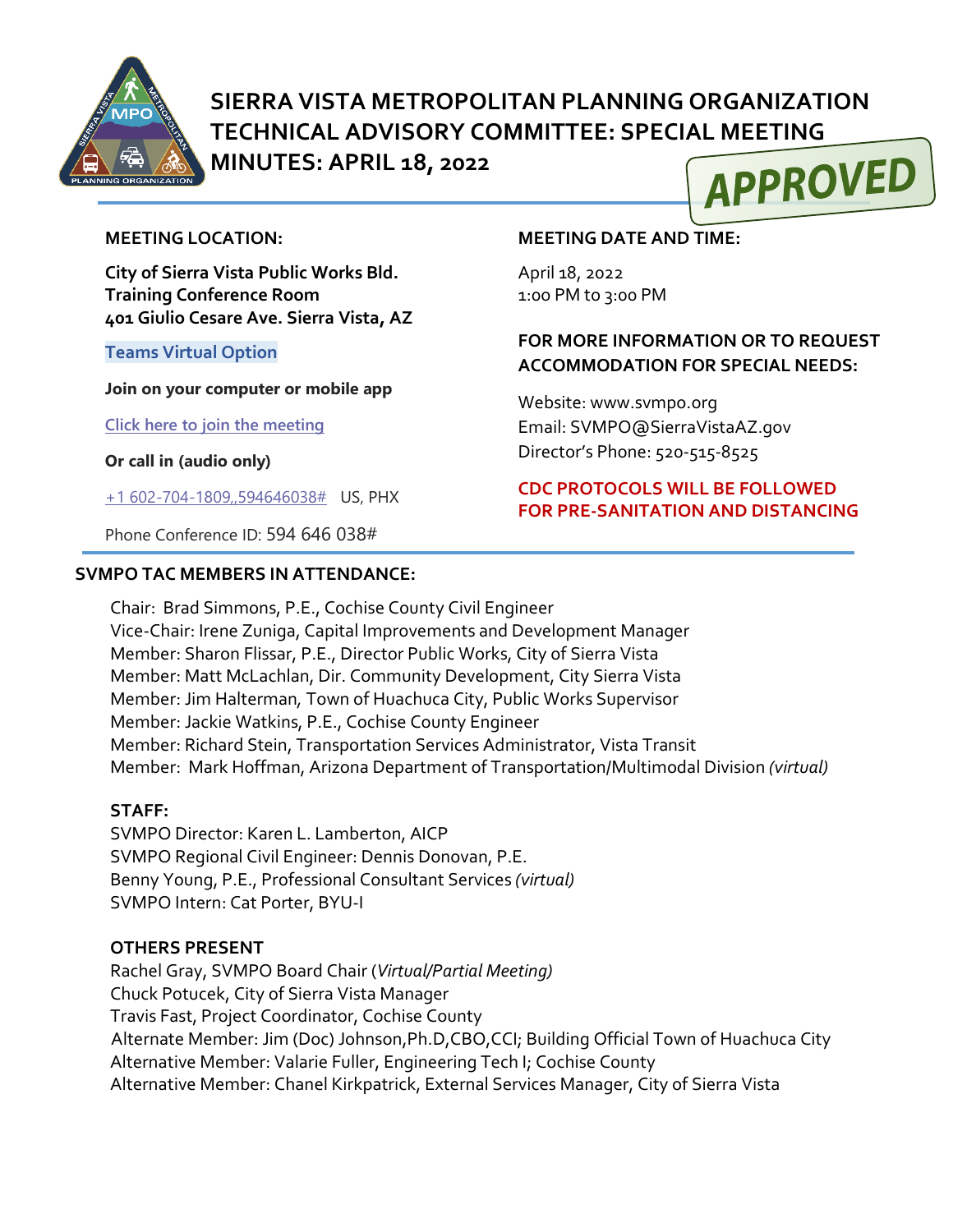# **1. CALL TO ORDER AND ROLL CALL**

Chair Simmons called the TAC meeting to order at 1:04 p.m. Roll call was taken: a quorum was present.

# **CONTINUING BUSINESS: PRESENTATION/DISCUSSION**

# **2. STBG FY22 LEDGER BALANCES**

The SVMPO Director provided the TAC the current Transportation Improvement Program (TIP) ledger and noted that there are no changes from the meeting held on April 13<sup>th</sup>, 2022 regarding future available funding. As of the date of this meeting, available Surface Transportation Block Grant (STBG) funds through Fiscal Year 2027 was estimated to be \$2,566,129.

This was an information item.

# **3. POTENTIAL TIP PROJECT PRIORITIZATION AND RECOMMENDATIONS**

The SVMPO Director stated that the purpose of this meeting was to discuss the potential selection criterial for TIP. TAC members then shared their member jurisdiction's perspectives about the considerations that should be included in a formal policy. Member McLachlan stated a preference for a formula that jurisdications could count on for how the funding would be decided so that they could count on a specific amount of funding for planning for future projects. Several members concurred feeling that a formula would streamline the process for allocating funds. Member McLachlan raised possible formula factors, like population and lane miles, that should be considered in regional project selection. Considering how other MPO's and COGs do project selection, as well as funding formulas used by the FHWA (like the Casa Grande Agreements) were also mentioned as possible models. The TAC did not reach an agreement on specific criteria but did concur that having something specifically developed would help provide more clarity and certainty to the TIP Project selection process.

The TAC requested that the SVMPO Board Director to bring this item to the SVMPO Board for direction.

A Call for Projects had been issued, preliminary proposals were presented at the Feb 9<sup>th</sup> TAC meeting. Revised Proposals were provided for review by TAC members at the April 13<sup>th</sup> TAC meeting. The SVMPO TAC, after their April 13<sup>th</sup> discussion, had requested this special meeting to focus on the programming the FY23/FY27 TIP.

# **TAC Member Jurisdiction Project Priorities:**

- $\triangleright$  The City of Sierra Vista indicated their number one request is for the BST resurfacing project. The City stated this project could be done in three phases. City TAC members indicated that they wished to keep all three submitted requests on the table for consideration. City staff indicated a preference for the use of the HURF Exchange program that allows for a fully funded project, with no match required, beyond staff oversight of the project.
- ▶ Cochise County indicated their number one priority, and only submitted project, is their Moson Rd. design phase. The County Engineer indicated a willingness to provide significant over-match, if necessary, to place this design phase project sooner in the TIP. They also stated that they do not expect the region to fund all the construction, but requested the construction phase be placed in the future project list.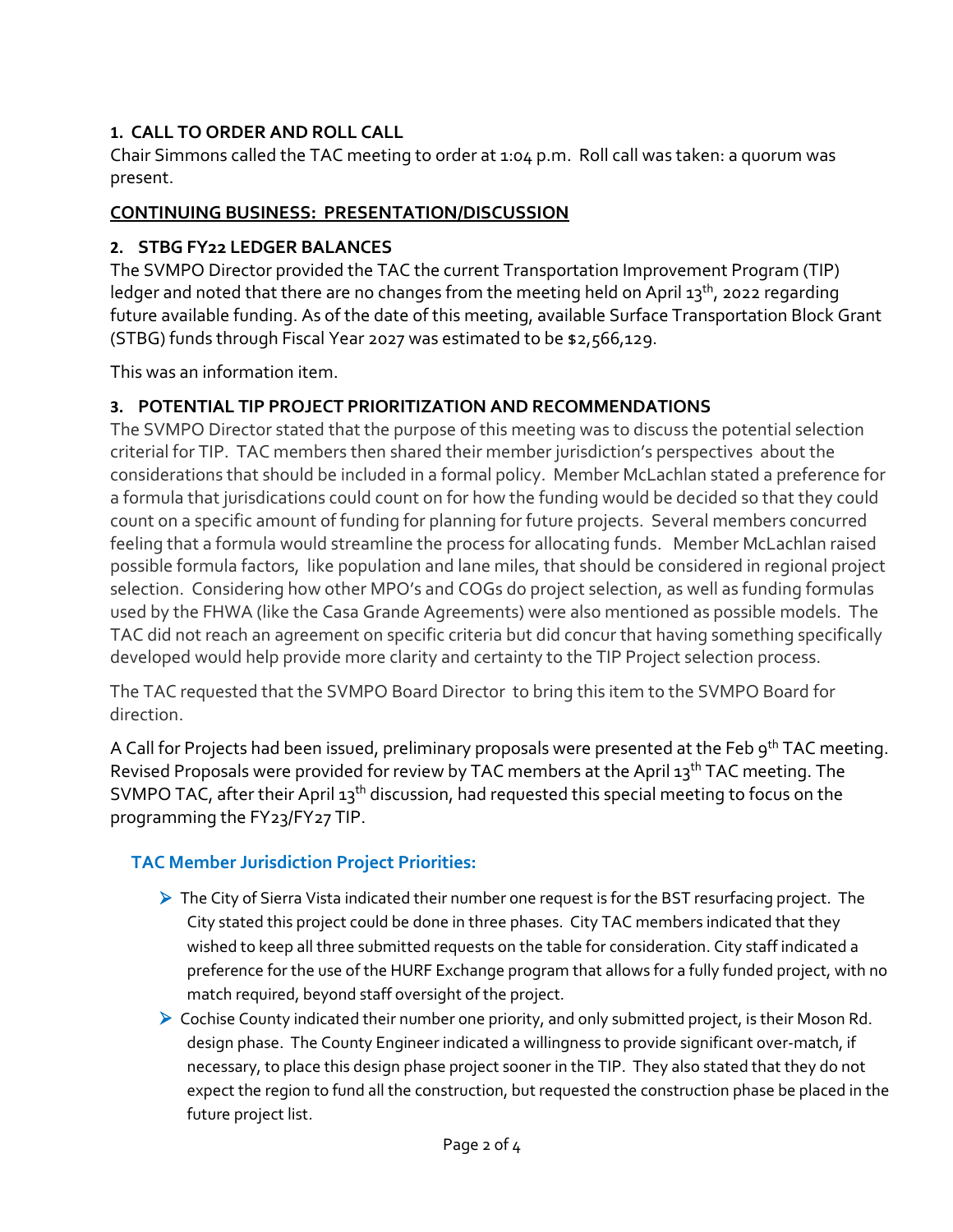$\triangleright$  The Town indicated that their number one priority is Skyline Drive. Their Town Manager indicated a willingness to increase their match amount, if necessary, to place this project into the TIP sooner than later. The Town also wish to keep their proposed pathway project on the table for future consideration *(In the Town's top 4 infrastructure priorities after completion of Town Roadway Study and consideration of their General Plan goals/completed after LRTP)*.

TAC members discussed the member jurisdiction proposals and available funding for the five-year TIP. Discussion was also held about the proposed TIP Project Requests and Funding options for programming all or part of the FY23-FY27 TIP. The TAC also considered the option of placing future potential projects in a "parking lot" to bring up into the active TIP as additional funding is identified for programmed or placeholder projects.

City of Sierra Vista Manager Chuck Potucek provided a historic perspective of the TIP project selection from when he was a member of the Board of Directors for SEAGO. He stated that given the limitations of funding more projects could be moved forward with over-match provided by the local agencies.

The TAC Chair then called for TAC members to make a motion related to placing one or more projects on the TIP as recommendations to the Board. The TAC felt that without clear direction on how to prioritize projects this was a difficult decision to reach a consensus on. The SVMPO Chair stated that it was not required to program the TIP at this time; the TIP can be adopted as an unprogrammed TIP and amended at a later date. TAC members added their perspective that punting a fully programmed TIP at this time could potentially be a recommendation until Board provides specific direction to the TAC.

Member Flissar then asked how much over-match the County could provide. Member Watkins stated they were willing to offer significant over-match to make their Count project move into the Design phase as quickly as possible.

Three actions were then taken by the TAC as follows:

A motion was made by Member Flissar to program Moson Rd in year FY23 for Design in the amount of \$363,881. A second was made by Vice-Chair Zuniga. The motion was then carried unanimously.

## **MOTION:** Member Flissar **SECOND:** Vice-Chair Zuniga **ACTION:** PASSED UNANIMOUSLY 8/0

The SVMPO Director asked if the TAC now wished to select another project at this time or punt into later. Member Flissar noted her preference was to wait until later when it is better known what grant awards might be and other potential funding options might be. After a brief TAC discussion, Member Flissar moved to hold off on recommending additional TIP projects until later; Alt Member Fuller seconded, and the motion passed unanimously.

**MOTION:** Member Flissar **SECOND:** Alt. Member Fuller **ACTION:** PASSED UNANIMOUSLY 8/0